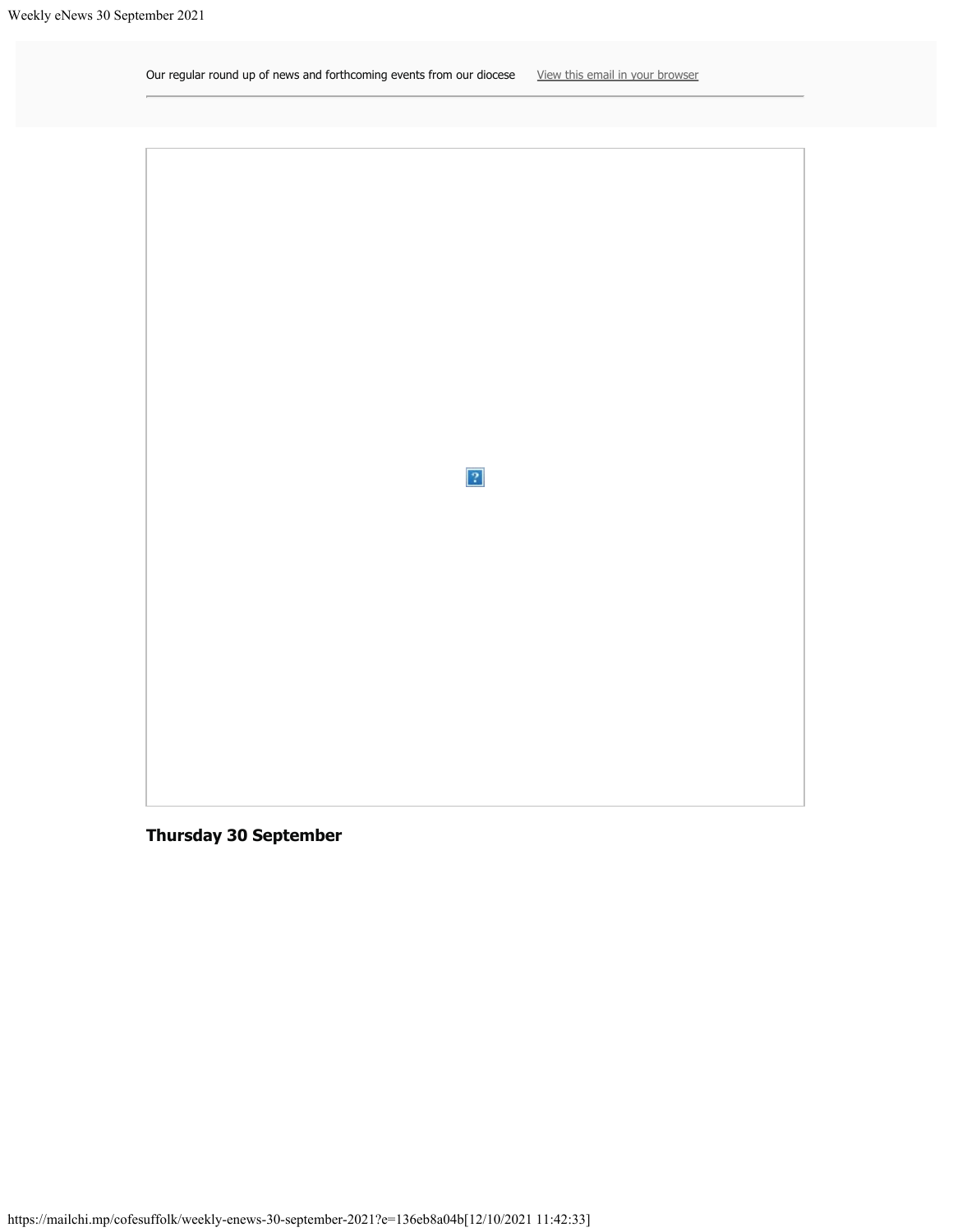

## **Contactless giving comes to Suffolk as part of national scheme**



Through the Church of England pilot scheme, last week we handed out contactless donation devices to 30 churches in the diocese, equipping them with either a Payaz Giving Station or CollecTin More machine.

Tom McKenny (pictured), Deanery Organiser and Treasurer in Stoke by Clare said: "I am very pleased to receive one of the contactless payment terminals for our church. Allowing people to donate in a way that is convenient for them is important for both us as a church and for our local community. Churches like us up and

down the country have really missed our visitors during the Covid-19 pandemic and allowing them the opportunity to donate digitally is so important."

Unsurprisingly perhaps, significant shifts towards digital donations, away from cash, have been seen across the Church of England. Many churches offer congregations the option to give online, via QR codes and through the Parish Giving Scheme (direct debit).

For more information on contactless giving and the "Generous Churches" scheme, please please click [here](https://www.cofesuffolk.org/news/contactless-giving-comes-to-suffolk-churches-as-part-of-national-scheme.php).

# **Take part in Home for Good Sunday this November**

40,000 children enter the UK care system every year – as tiny new-borns, children, teenagers and more recently as asylum seekers. All need a safe place to call home,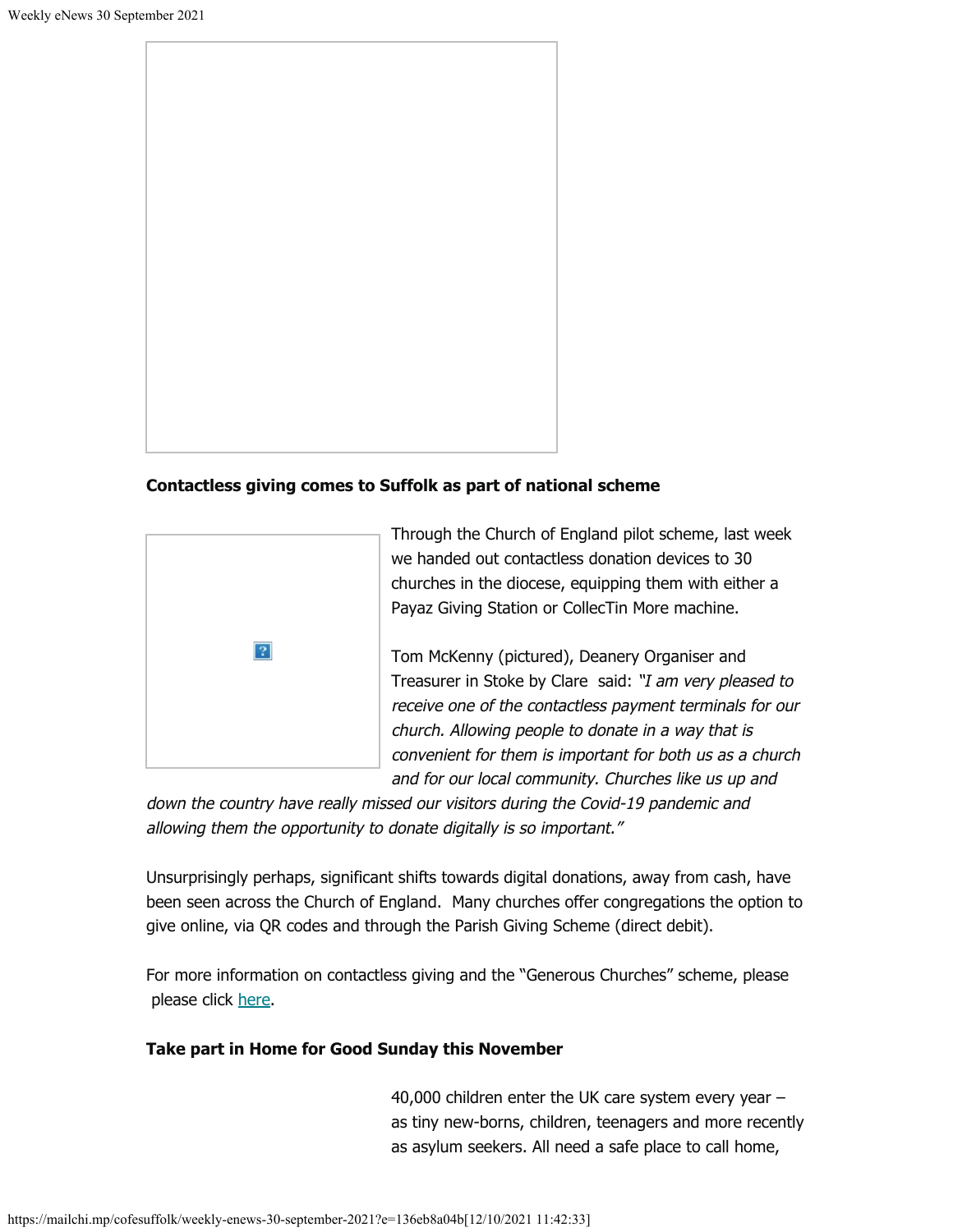

love and support. Home for Good: Suffolk is a Christian charity working to raise awareness of the need for more foster carers and adopters in Suffolk. Learn more about them and how they are encouraging churches to get involved and take part in bringing God's love to these children and those caring for them. Sign up now to order your free video and resources using this link [here](https://forms.office.com/r/ZsJ3nKT2u0). For more information contact Coordinator, Melissa Naish

[hello@homeforgoodsuffolk.org.uk](mailto:hello@homeforgoodsuffolk.org.uk) or 07434 462860.

## **CYM Sahara Desert Trek raising funds for the Vauxhall Farm Hall**



Josh Ambrose, Matt Cross and the Revd Rob Hinsley (former South West Ipswich Team Ministry and now Vicar Designate in Leicester), walked through the Sahara Desert in brutal heat for five days with only what their four camels could carry. They were walking on behalf of CYM Ipswich (a Christian charity that works with children and young people in Ipswich) to raise funds for Vauxhall Hall Farm, a residential centre for schools and young people. The fundraising aims to help equip the centre to deliver the very best experience and opportunities for all. A video about Vauxhall Farm Hall, can be found

[here](https://www.c-y-m.org.uk/childrens-residential). Josh, Simon and the team would love to be invited to tell you and your church about their vision, passion and motivation for the exciting plans for the Farm and can be contacted via [josh.ambrose@c-y-m.org.uk.](mailto:josh.ambrose@c-y-m.org.uk) Full description of the trek and fundraising details are available [here](https://mcusercontent.com/c52dd45d5732d5bd4c5aa7748/files/89b3cc74-7192-247c-bfe9-66878809358b/e_news_Sahara.pdf).

#### **Events**

## **Upcoming Church of England webinars in October**

Join a free webinar to learn how to improve giving and generosity in your church. October sessions include:

- 5 October, 11.30am: [Using audio-visual to share your worship online](https://eur02.safelinks.protection.outlook.com/?url=https%3A%2F%2Fparishbuying.us1.list-manage.com%2Ftrack%2Fclick%3Fu%3Df462c63ccbb6f06672cc1f6e0%26id%3De97eb6142e%26e%3D9ac3edd6f7&data=04%7C01%7CLeonie.Ryle%40cofesuffolk.org%7Cc89c2c62f6f24431d95408d983e966d2%7C64990a9c67994442988fcb8b9e9dbb7f%7C0%7C0%7C637685860742108516%7CUnknown%7CTWFpbGZsb3d8eyJWIjoiMC4wLjAwMDAiLCJQIjoiV2luMzIiLCJBTiI6Ik1haWwiLCJXVCI6Mn0%3D%7C1000&sdata=2pXA1rRvw5ZoY0zaHE9FozDx7moj6IYEbUQQnzVIMLk%3D&reserved=0)
- 25 October, 11.00am [Online grant enquiry session](https://www.eventbrite.co.uk/e/grant-enquiry-session-tickets-160191070805?utm_source=eNews&utm_campaign=1f08f1d3d8-eNews-17-09-2021&utm_medium=email&utm_term=0_cd70a841d3-1f08f1d3d8-301778505&mc_cid=1f08f1d3d8&mc_eid=0aa6c02998)
- 26 October, 2.00pm: [Why people give \(and why some don't\)](https://eur02.safelinks.protection.outlook.com/?url=https%3A%2F%2Fparishbuying.us1.list-manage.com%2Ftrack%2Fclick%3Fu%3Df462c63ccbb6f06672cc1f6e0%26id%3Dd8d3a14bfd%26e%3D9ac3edd6f7&data=04%7C01%7CLeonie.Ryle%40cofesuffolk.org%7Cc89c2c62f6f24431d95408d983e966d2%7C64990a9c67994442988fcb8b9e9dbb7f%7C0%7C0%7C637685860742118513%7CUnknown%7CTWFpbGZsb3d8eyJWIjoiMC4wLjAwMDAiLCJQIjoiV2luMzIiLCJBTiI6Ik1haWwiLCJXVCI6Mn0%3D%7C1000&sdata=C7n4Q%2Bvd%2BZPKsUkdDGwM%2B0lFi%2BVf%2ByTJDZmvA4f%2FQO8%3D&reserved=0)
- 28 October, 12.00pm: [Getting started with Contactless Giving](https://eur02.safelinks.protection.outlook.com/?url=https%3A%2F%2Fparishbuying.us1.list-manage.com%2Ftrack%2Fclick%3Fu%3Df462c63ccbb6f06672cc1f6e0%26id%3D6bdbc8c2db%26e%3D9ac3edd6f7&data=04%7C01%7CLeonie.Ryle%40cofesuffolk.org%7Cc89c2c62f6f24431d95408d983e966d2%7C64990a9c67994442988fcb8b9e9dbb7f%7C0%7C0%7C637685860742128511%7CUnknown%7CTWFpbGZsb3d8eyJWIjoiMC4wLjAwMDAiLCJQIjoiV2luMzIiLCJBTiI6Ik1haWwiLCJXVCI6Mn0%3D%7C1000&sdata=G%2BSv4L5GJAY%2B0jNlQaRI1lZO8QpBwN89YS8tinWlQns%3D&reserved=0)

[Explore more webinars from the Church of England.](https://eur02.safelinks.protection.outlook.com/?url=https%3A%2F%2Fparishbuying.us1.list-manage.com%2Ftrack%2Fclick%3Fu%3Df462c63ccbb6f06672cc1f6e0%26id%3D1662c7ac05%26e%3D9ac3edd6f7&data=04%7C01%7CLeonie.Ryle%40cofesuffolk.org%7Cc89c2c62f6f24431d95408d983e966d2%7C64990a9c67994442988fcb8b9e9dbb7f%7C0%7C0%7C637685860742128511%7CUnknown%7CTWFpbGZsb3d8eyJWIjoiMC4wLjAwMDAiLCJQIjoiV2luMzIiLCJBTiI6Ik1haWwiLCJXVCI6Mn0%3D%7C1000&sdata=7R%2BiDkqUdApyEo6JfiZWp3vZlZMWg7NmIkrSc%2Fewh7E%3D&reserved=0)

# **Christianity and Climate Change**

Shire Hall, Market Hill, Woodbridge IP12 4LP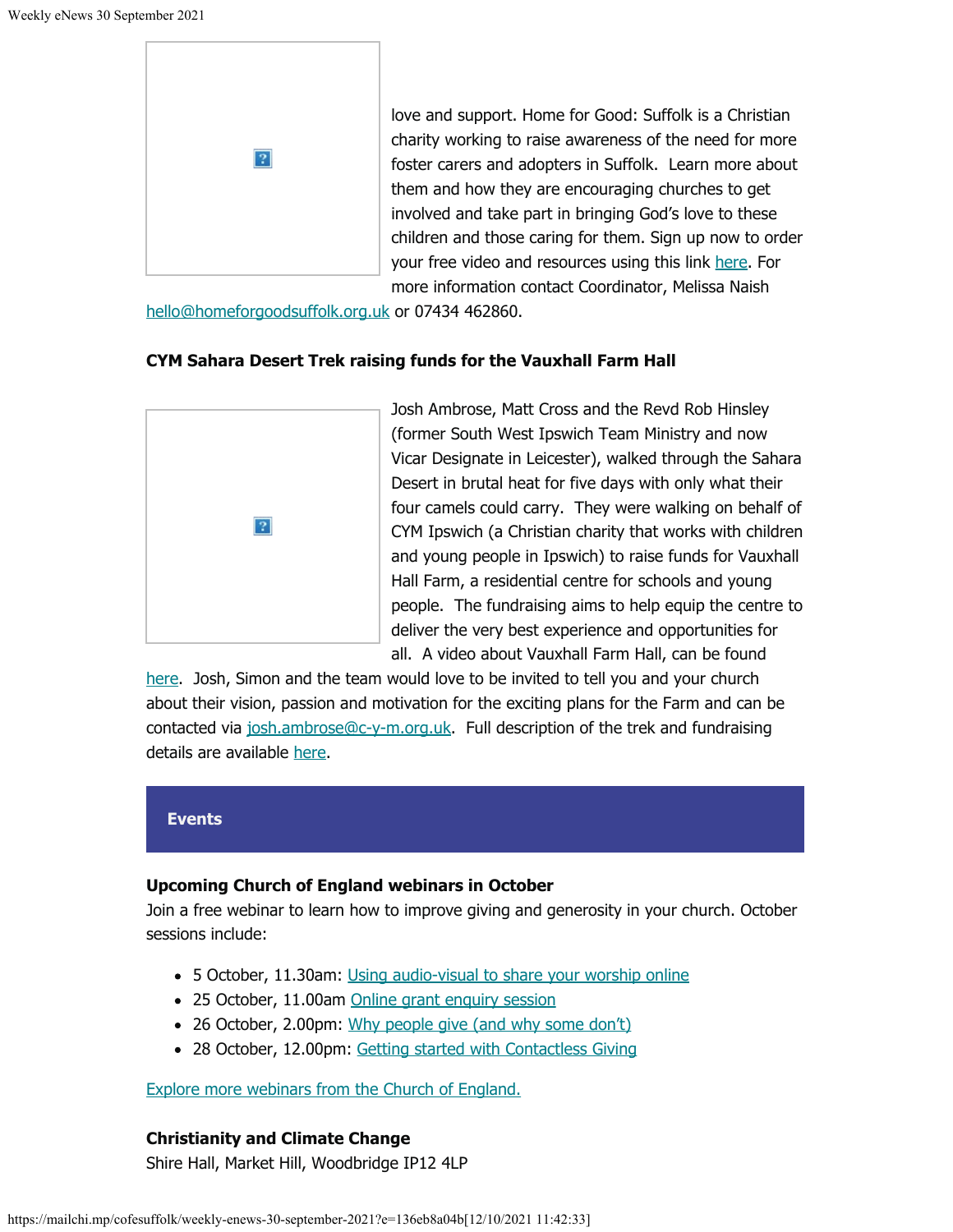Wednesday 6, 13, 20 October and 3, 10 November 7.00pm for 7.15pm start

Join St Mary's Woodbridge for this Tearfund film series with accompanying discussion, questions and actions. For further information please visit [www.stmaryswoodbridge.org](http://www.stmaryswoodbridge.org/)

### **Race Ahead – a series of events for Black History Month**

Black History Month campaign is being led by David Akinsanya, ICS Health Equity Lead who is keen to uncover and share hidden history and previously untold stories. This could be the story of a relative, colleague, friend or neighbour whose achievements have so far been unrecognised working in the NHS, social care or voluntary and community sector. Please share your local stories or information that can be followed up by our project historian with [claire.hunte2@nhs.net](mailto:claire.hunte2@nhs.net) or to discuss the project further contact either Claire or David at [david.akinsanya@nhs.net](mailto:david.akinsanya@nhs.net). The campaign will run throughout October with least twenty stories by the end of the month available on [www.sneeics.org.uk](https://eur02.safelinks.protection.outlook.com/?url=http%3A%2F%2Fwww.sneeics.org.uk%2F&data=04%7C01%7CLeonie.Ryle%40cofesuffolk.org%7C4b39521ab827434512b608d981ea9062%7C64990a9c67994442988fcb8b9e9dbb7f%7C0%7C0%7C637683666713291547%7CUnknown%7CTWFpbGZsb3d8eyJWIjoiMC4wLjAwMDAiLCJQIjoiV2luMzIiLCJBTiI6Ik1haWwiLCJXVCI6Mn0%3D%7C1000&sdata=IG1vnQsB9jNW6te6U681stkPwAHzPEPbHMx%2FRk4bY5E%3D&reserved=0). Key lectures include:

- Wednesday 29 September 2021, 11.30am | NHS England & Improvement's Big Conversations on Race.
- Monday 4 October 2021, 2.30pm | How Talking Honestly about Racism Can Radically Transform Individuals and Organisations with Robert Livingstone, Harvard University.
- Wednesday 13 October 2021, 5.30pm | A Curious Conversation with Afua Adom an award-winning journalist and a leading voice on diversity in Britain.

To register for these events please email[: england.equalityeoe@nhs.net](mailto:england.equalityeoe@nhs.net).

## **World Mission Conference**

Saturday 30 October, 9.00am - 3.30pm The Salvation Army Hall, 3 Violet Hill Road, Stowmarket IP14 1NE

This year's conference focusing on 'Modern Day Slavery' will be opened by Bishop Mike with a time of prayer and reflection followed by three excellent speakers:

- 1. Ryna Sherazi, from the Antislavery Organisation
- 2. Emily Kenway, former adviser to the UK's first Anti-Slavery Commissioner and author of 'The Truth About Modern Day Slavery'
- 3. The Revd Dr Dan Pratt, founder of The Together Free Foundation, and anti-slavery co-ordinator for the Southend Against Modern Slavery Partnership and the Eastern Baptist Association.

NGOs will have stalls for people to look at during the lunch break and there will be plenty of time for discussion. Tea and coffee will be provided, but please bring your own lunch. The conference is open to everybody and costs  $£5$ , please book [here](https://eur02.safelinks.protection.outlook.com/?url=https%3A%2F%2Fcofesuffolk.us2.list-manage.com%2Ftrack%2Fclick%3Fu%3Dc52dd45d5732d5bd4c5aa7748%26id%3D958f7814b3%26e%3De6a59b42b2&data=04%7C01%7Cleonie.ryle%40cofesuffolk.org%7C52e877def8ed433c9ad108d973b1d908%7C64990a9c67994442988fcb8b9e9dbb7f%7C0%7C1%7C637668029956421813%7CUnknown%7CTWFpbGZsb3d8eyJWIjoiMC4wLjAwMDAiLCJQIjoiV2luMzIiLCJBTiI6Ik1haWwiLCJXVCI6Mn0%3D%7C1000&sdata=w1so8HAahDJlwTLI3B5Db6qplQRpzLNm8AKeUBsaP6Q%3D&reserved=0).

## **The Faraday Institute Lectures**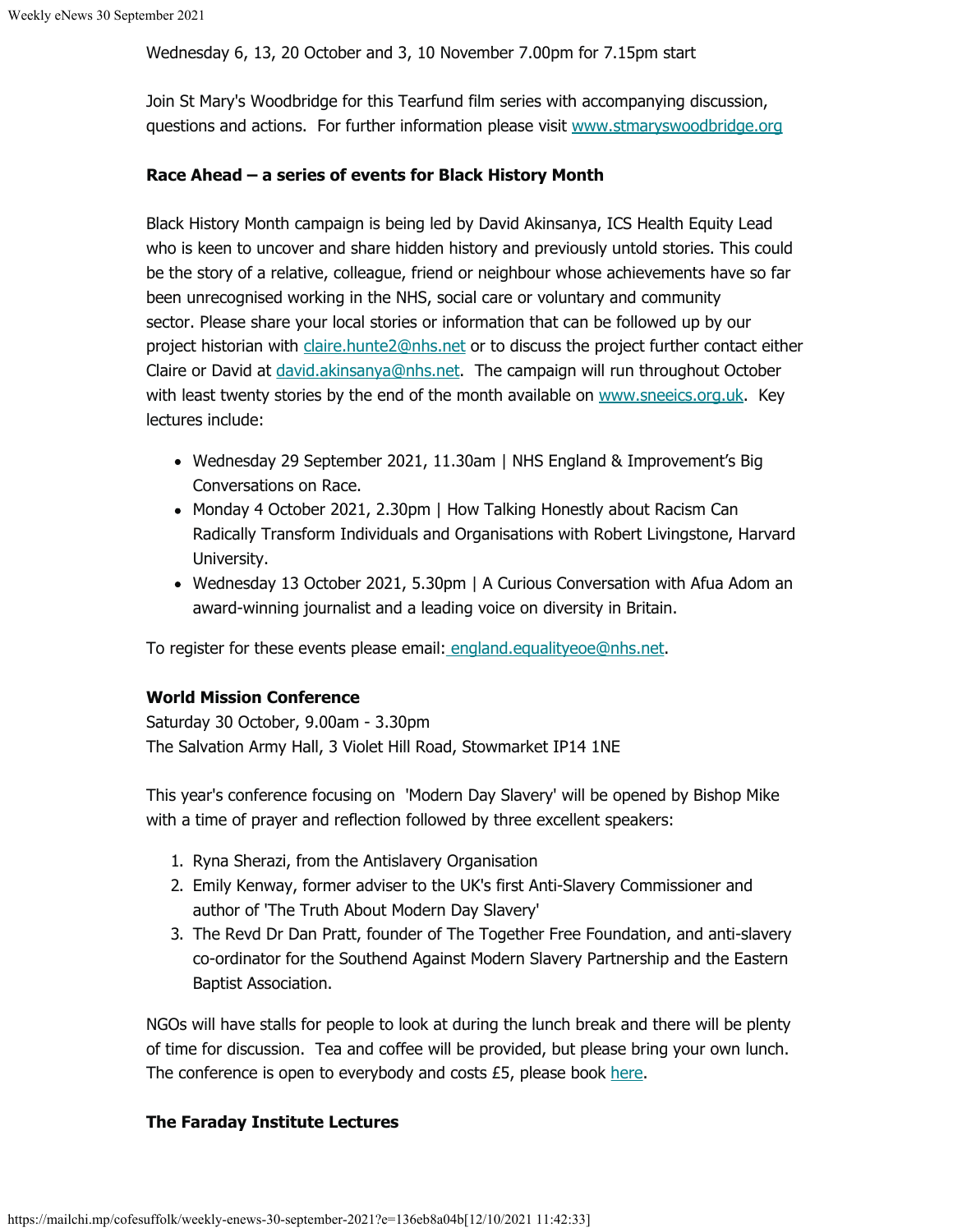**Not Forgotten: Meeting Dementia with Pastoral and Spiritual Care |** 6 November 2021 online | An opportunity to develop understanding and think through a Christian response to dementia with spiritual and pastoral care with Westminster College. See [faraday.institute/dementia](http://faraday.institute/dementia)

**Communicating Science and Faith** | 26 – 28 November | Cambridge | A course for Christians wishing to develop their science-faith communication skills for schools, churches and beyond! See [faraday.institute/comms21](https://eur02.safelinks.protection.outlook.com/?url=https%3A%2F%2Ffaraday.institute%2Fcomms21&data=04%7C01%7CLeonie.Ryle%40cofesuffolk.org%7Cf8e1bcdda49d4984da4108d982a3bb69%7C64990a9c67994442988fcb8b9e9dbb7f%7C0%7C0%7C637684461992910526%7CUnknown%7CTWFpbGZsb3d8eyJWIjoiMC4wLjAwMDAiLCJQIjoiV2luMzIiLCJBTiI6Ik1haWwiLCJXVCI6Mn0%3D%7C1000&sdata=41X8z6Af37RiT09n2T%2FMjRZH40Scbg7Rk24MKt8FDDE%3D&reserved=0)

**Faith and Science in the Local Church | 7-8 January 2022 online | This workshop will** cover contemporary topics in the dialogue between Science and the Christian Faith, including Artificial Intelligence, Bioethics, Creation Care, and Mental Health. See [faraday.institute/churchleaders](http://faraday.institute/churchleaders)

Faraday are hosting further online lectures and events for a full list please visit their website [here](https://www.faraday.cam.ac.uk/events/overview/).

#### **Notices**

**Please visit the Church of England page** [here](https://www.churchofengland.org/resources/coronavirus-covid-19-guidance) **and the Diocesan guidance page** [here](https://www.cofesuffolk.org/for-parishes/parish-administration/guidance-for-parishes-during-the-coronavirus-pandemic/) **for the most up to date information and guidance for churches during the Covid-19 pandemic.**

#### **General Synod elections**

The voting period for General Synod elections ends at 11:59pm on Friday 8 October. For those who can (all deanery synod members), please remember to cast your vote. You will have received an email to do this online. Please contact **Lorna Todd if you have any** problems voting. Further information is also available on our website [here](https://eur02.safelinks.protection.outlook.com/?url=https%3A%2F%2Fcofesuffolk.us2.list-manage.com%2Ftrack%2Fclick%3Fu%3Dc52dd45d5732d5bd4c5aa7748%26id%3Dc072df7caf%26e%3De6a59b42b2&data=04%7C01%7Cleonie.ryle%40cofesuffolk.org%7C9fe2310b7e7b46daa32b08d968b41061%7C64990a9c67994442988fcb8b9e9dbb7f%7C0%7C1%7C637655944853732952%7CUnknown%7CTWFpbGZsb3d8eyJWIjoiMC4wLjAwMDAiLCJQIjoiV2luMzIiLCJBTiI6Ik1haWwiLCJXVCI6Mn0%3D%7C1000&sdata=7gGXXDq5FRHAdhyGoaiwNrdSrm8dvAMFBxB3Q%2FQGrAg%3D&reserved=0).

#### **Vacancies**

[Mission Focussed Team Minister](https://www.cofesuffolk.org/about-us/vacancies/mission-focussed-team-vicar-05-wilford-team-ministry.php) | 0.5 Team Vicar | Open to lay and ordained people | Closing date: 5 November.

We are looking for the right candidates to fill positions in the new Suffolk Centre of Mission, a hub for evangelism in our diocese. Please click [here](https://www.cofesuffolk.org/about-us/vacancies/lead-evangelist-lightwave-pioneer-evangelist-pioneer-evangelist-at-the-centre-of-mission.php) for job specifications and application form:

Lead Evangelist | Closing date: 5 October Lightwave Pioneer Evangelist | Closing date: 12 October Pioneer Evangelist | Closing date: 19 October

[Priest in Charge](https://eur02.safelinks.protection.outlook.com/?url=https%3A%2F%2Fcofesuffolk.us2.list-manage.com%2Ftrack%2Fclick%3Fu%3Dc52dd45d5732d5bd4c5aa7748%26id%3Dafd4cad858%26e%3De6a59b42b2&data=04%7C01%7Cleonie.ryle%40cofesuffolk.org%7Ca508bd7a64134fadbafe08d97eb48d12%7C64990a9c67994442988fcb8b9e9dbb7f%7C0%7C1%7C637680136199145656%7CUnknown%7CTWFpbGZsb3d8eyJWIjoiMC4wLjAwMDAiLCJQIjoiV2luMzIiLCJBTiI6Ik1haWwiLCJXVCI6Mn0%3D%7C3000&sdata=4gjOmttlEWsTQhxdv%2BuxJXyPIzAocm3Uzg0F4FEknR0%3D&reserved=0) | St Francis and St Clare, Chantry and Pinewood, Ipswich | Closing date: [Rector](https://eur02.safelinks.protection.outlook.com/?url=https%3A%2F%2Fcofesuffolk.us2.list-manage.com%2Ftrack%2Fclick%3Fu%3Dc52dd45d5732d5bd4c5aa7748%26id%3Da33a1279cc%26e%3De6a59b42b2&data=04%7C01%7Cleonie.ryle%40cofesuffolk.org%7Ca508bd7a64134fadbafe08d97eb48d12%7C64990a9c67994442988fcb8b9e9dbb7f%7C0%7C1%7C637680136199155611%7CUnknown%7CTWFpbGZsb3d8eyJWIjoiMC4wLjAwMDAiLCJQIjoiV2luMzIiLCJBTiI6Ik1haWwiLCJXVCI6Mn0%3D%7C3000&sdata=XsMJ%2Bg5%2FLHGBtYD7ZJDBCSqYcisOcZufvuKHzUbo5O4%3D&reserved=0) | 0.5 post | St Mary Stoke, Ipswich | Closing date: 3 October

Director of Music | St Mary's Woodbridge | Please phone Nigel Prior, Rector on 01394 610424